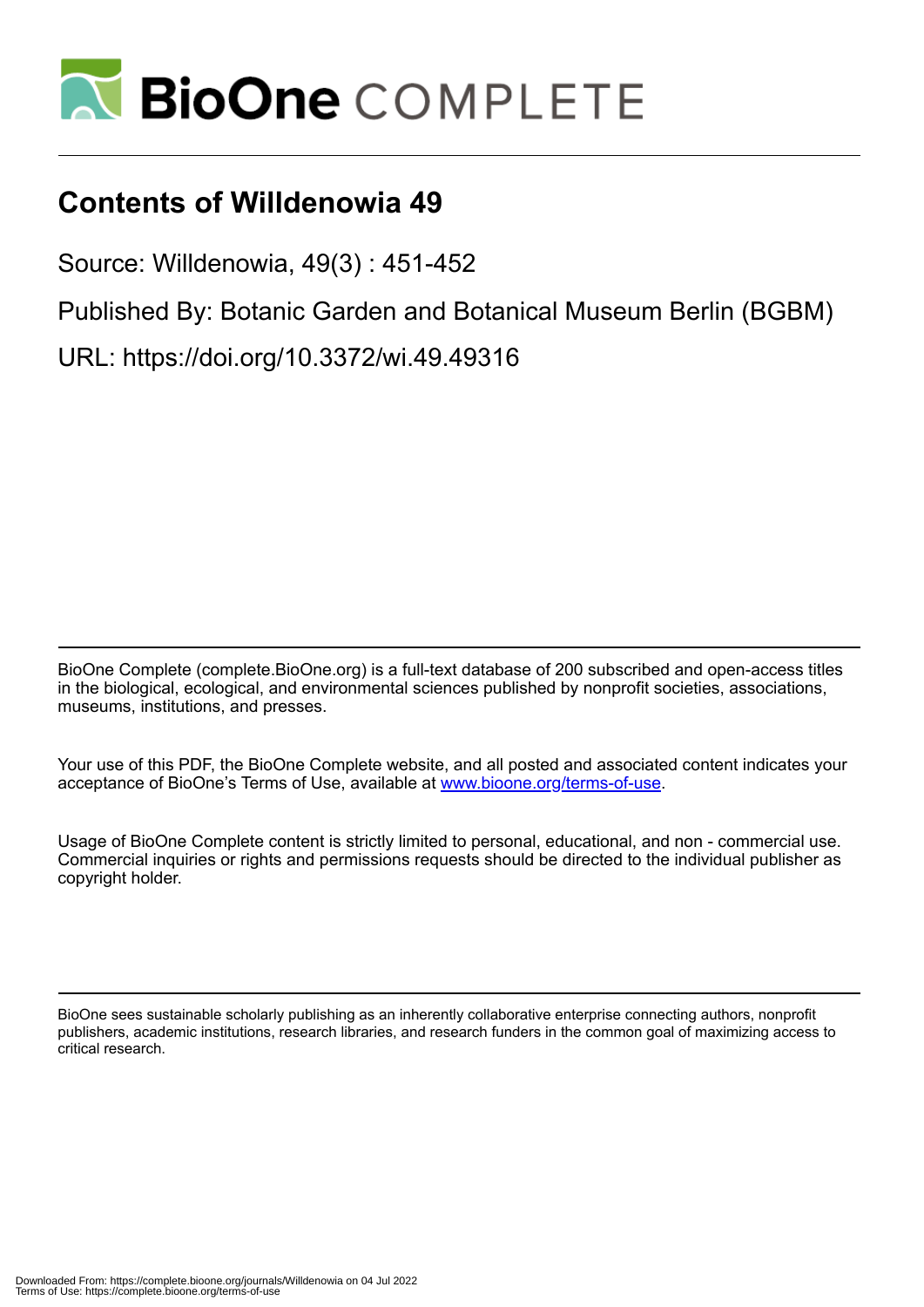## **Contents of Willdenowia 49**

| Akhani H., Samadi N., Noormohammadi A. & Borsch Th.: A new species of <i>Tamarix (Tamaricaceae)</i> from                                                                                                                       |     |
|--------------------------------------------------------------------------------------------------------------------------------------------------------------------------------------------------------------------------------|-----|
| Hormozgan Province, S Iran, supported by morphology and molecular phylogenetics                                                                                                                                                | 127 |
| Al-Shehbaz I. A.: Morettia kilianii (Brassicaceae, Anastaticeae), a new species from Yemen                                                                                                                                     | 143 |
|                                                                                                                                                                                                                                | 147 |
| Burgt X. M. van der, Konomou G., Haba P. M. & Magassouba S.: Gladiolus mariae (Iridaceae), a new species                                                                                                                       |     |
|                                                                                                                                                                                                                                | 117 |
| Cheek M., Haba P. M., Konomou G. & Burgt X. M. van der: Ternstroemia guineensis (Ternstroemiaceae), a new                                                                                                                      |     |
| endangered cloudforest shrub with neotropical affinities from Kounounkan, Guinea, W Africa                                                                                                                                     | 351 |
| Conti F., Bracchetti L., Uzunov D. & Bartolucci F.: A new subspecies of Corydalis densiflora (Papaveraceae)                                                                                                                    |     |
|                                                                                                                                                                                                                                | 53  |
| Conti F., Proietti E., Ogwu M. C., Gubellini L. & Bartolucci F.: Re-evaluation of Senecio apenninus (Asteraceae,                                                                                                               |     |
|                                                                                                                                                                                                                                | 329 |
| Damián Parizaca A.: Vanilla yanesha (Orchidaceae), a new species of the membranaceous-leaved group from                                                                                                                        |     |
|                                                                                                                                                                                                                                | 5   |
| Denchev T. T., Kemler M., Begerow D. & Denchev C. M.: Molecular and morphological evidence reveals a                                                                                                                           |     |
| new smut fungus, Microbotryum arcticum (Microbotryaceae), on Silene uralensis (Caryophyllaceae) from                                                                                                                           |     |
| Greenland and Canada (a) and Canada (b) and Canada (b) and contain the control of the control of the control of the control of the control of the control of the control of the control of the control of the control of the c | 241 |
| Drenckhahn D.: Panicle shoot, an overlooked stem type of several blackberries (Rubus, Rosaceae)                                                                                                                                | 43  |
| González-Gallegos J. G., Vega-Mares J. H. & Fernández J. A.: Salvia reginae and S. spellenbergii (Lamiaceae),                                                                                                                  |     |
|                                                                                                                                                                                                                                | 319 |
| Hirai R.Y. & Prado J.: Neotropical species of the Adiantum raddianum group (Pteridaceae)                                                                                                                                       | 295 |
|                                                                                                                                                                                                                                | 209 |
| Lack H. W.: Book review: Mabberley D. J., Painting by numbers. The life and art of Ferdinand Bauer                                                                                                                             | 11  |
| Lack H. W.: Book review: Noltie N. J., Indian forester, Scottish laird. The botanical lives of Hugh Cleghorn of                                                                                                                |     |
|                                                                                                                                                                                                                                | 361 |
| Lack H. W., Rabe K. & Kilian N.: The Reuss herbarium [De herbario berolinensi notulae No. 56] $\dots$                                                                                                                          | 197 |
| Lakušić D., Eddie W. M. M., Shuka L., Lazarević M. & Barina Z.: The evolving "fate" of Asyneuma comosi-                                                                                                                        |     |
| forme: validation of Hayekia, a new monotypic genus of <i>Campanulaceae</i> from Albania                                                                                                                                       | 81  |
| Marinho L. C., Fiaschi P. & Amorim A. M.: A gold mine: four more new species of Tovomita (Clusiaceae: Clu-                                                                                                                     |     |
|                                                                                                                                                                                                                                | 343 |
| Nagy T., Pfliegler W. P., Takács A., Tökölyi J. & Molnár V. A.: Distribution, infection rates and DNA barcoding                                                                                                                |     |
| of Uromyces erythronii (Pucciniaceae), a parasite of Erythronium (Liliaceae) in Europe                                                                                                                                         | 13  |
| Nascimento Jr J. E., Bittrich V. & Amaral M. C. E.: Typification of names of <i>Clusiaceae</i> based on material col-                                                                                                          |     |
|                                                                                                                                                                                                                                | 193 |
| Noa-Monzón A. & González-Gutiérrez P. A.: Picrasma pauciflora (Simaroubaceae), a new species from the NE                                                                                                                       |     |
| coast of Cuba                                                                                                                                                                                                                  | 187 |
| Oberprieler C., Schinhärl L., Wagner F., Hugot L. & Vogt R.: Karyological and molecular analysis of Leucanthe-                                                                                                                 |     |
|                                                                                                                                                                                                                                | 411 |
| Pachschwöll C., Reich D. & Tan K.: The botanical legacy of Mihael Dimonie (1870–1935), an almost forgotten                                                                                                                     |     |
| plant collector in the southern Balkan Peninsula before the First World War                                                                                                                                                    | 257 |
| Prosser F. & Király G.: Extending the range of Rubus ser. Micantes (Rosaceae) southward: Rubus vallis-cembrae,                                                                                                                 |     |
|                                                                                                                                                                                                                                | 167 |
| Raab-Straube E. von & Raus Th. (ed.): Euro+Med-Checklist Notulae, 10 [Notulae ad floram euro-mediterra-                                                                                                                        |     |
| Raab-Straube E. von & Raus Th. (ed.): Euro+Med-Checklist Notulae, 11 [Notulae ad floram euro-mediterra-                                                                                                                        | 95  |
|                                                                                                                                                                                                                                |     |
| Raus Th., Karadimou E. & Dimopoulos P.: Taxonomic and functional plant diversity of the Santorini-Christiana                                                                                                                   | 421 |
|                                                                                                                                                                                                                                | 363 |
| Rohwer J. G., Trofimov D., Mayland-Quellhorst E. & Albach D.: Incongruence of morphological determinations                                                                                                                     |     |
|                                                                                                                                                                                                                                |     |
| and DNA barcode sequences: a case study in Cinnamomum (Lauraceae)<br>Santos A. P. B., Farinaccio M. A., Ribeiro P. L., Meve U. & Rapini A.: Three new species of Petalostelma                                                  | 383 |
| (Apocynaceae), and enlightenment of the concept of P. sarcostemma                                                                                                                                                              | 285 |
| Scatigna A. V., Brandão C. M., Colletta G. D., Teles R. de M., Cavalcante K. S. B., Souza V. C. & Simões                                                                                                                       |     |
| A. O.: Dizygostemon riparius (Plantaginaceae, Gratioleae), a new species from Maranhão, northeastern                                                                                                                           |     |
|                                                                                                                                                                                                                                | 177 |
|                                                                                                                                                                                                                                |     |